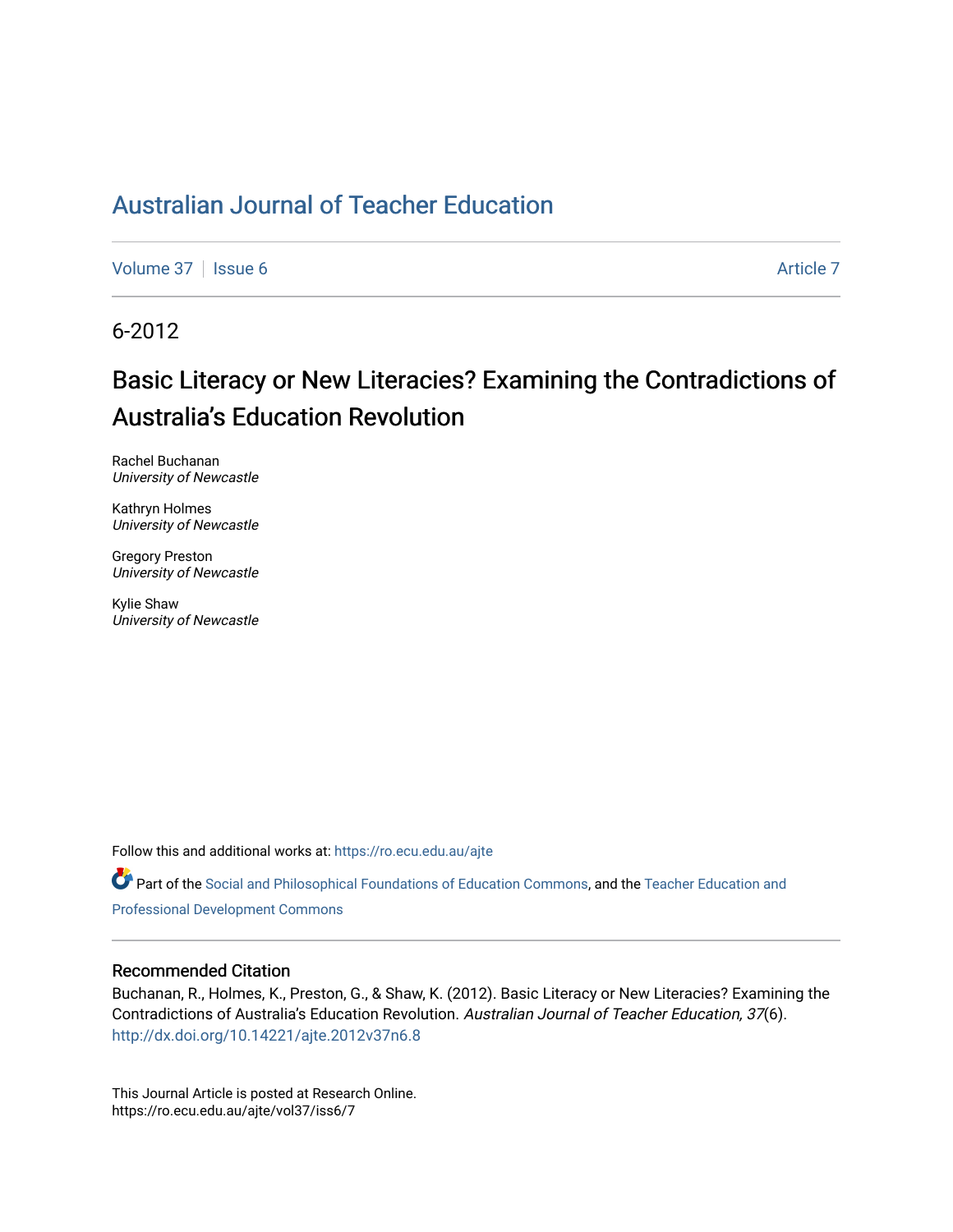## **Basic Literacy or New Literacies? Examining the Contradictions of Australia's Education Revolution**

Rachel Buchanan Kathryn Holmes Gregory Preston Kylie Shaw University of Newcastle

*Abstract: In 2007 the Labor Government came to power with the promise to bring to Australia an 'Education Revolution'. More than four years later we are still waiting for the full impact of this series of policy initiatives. Among the various facets of the Education Revolution was the assurance that the Education Revolution would focus on the most fundamental skills – literacy and numeracy, and that it would offer world-class teaching and learning through a 'Digital Education Revolution'. The digital education revolution aims to foster the development of 21st century learning skills in students, skills which seem at odds with the government's concomitant emphasis on basic literacy and numeracy and standardised testing. We seek to explore the paradoxical goals of the Education Revolution and to examine the impact of these tensions upon educators.* 

## **Introduction**

In November 2007 Kevin Rudd led the Australian Labor Party [ALP] to victory in the Federal election, defeating the Howard led coalition government which had been in power since 1996. One of the platforms of the 'Kevin '07' campaign was the promise of an 'Education Revolution'. It our purpose to not only to explore what Rudd meant by an education revolution, but to also detail what effect the policies of the Education Revolution have had on the Australian Education system in the time since the election of the Labor government in 2007. It is our contention that some of the policies and new forms of governance ushered in under the banner of the education revolution are in tension and place competing and contradictory demands upon educators. Before our exploration of the contradictions inherent in the policies and processes of the education revolution we first provide some context to this latest wave of educational reform.

In Australia, the primary responsibility for education lies with the government of each of the states. However, the federal government has been increasingly involved in education due to the 'vertical fiscal imbalance' arising from the fact that the federal government has had more money to put towards education than the various state governments (Lingard, et al, 1995, p. 42). To roughly characterise a complex situation, the federal government has overseen education policy while it has been left to each of the states to run their schooling systems (Lingard, et al, 1995). That is to say the states have been responsible for the running of the public, state based school systems and the federal government has provided national education policy, funds to subsidise private schools, and funding for various national equity programs and grants designed to benefit disadvantaged public and private schools across Australia. However, in the last few years the federal government has increasing penetrated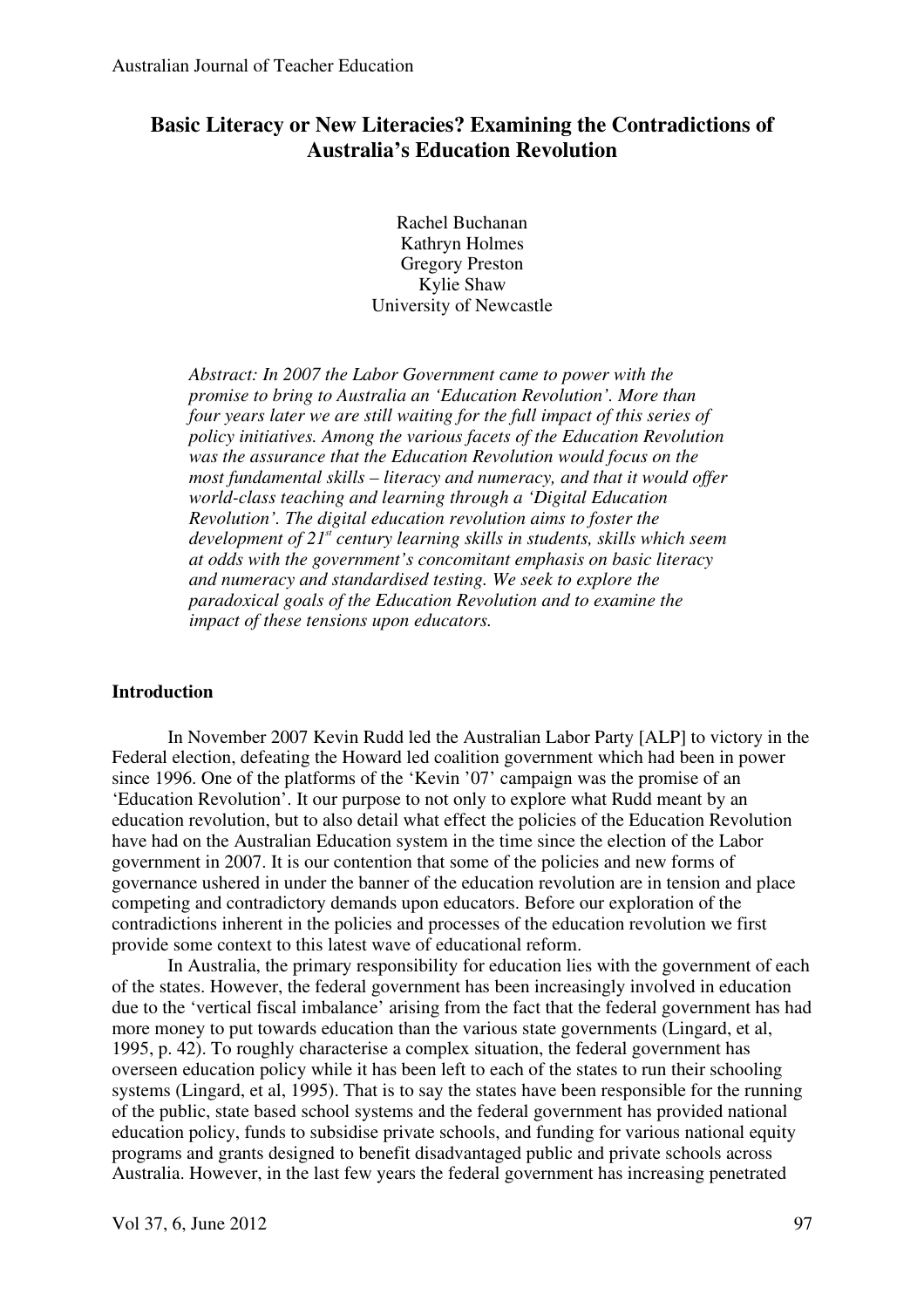into what is traditionally state areas of responsibility and seeks to implement, among other changes, a national curriculum and national professional accreditation standards for teachers. Given the complexities of the current politics of education in Australia, we feel that it is important that teacher educators are adequately informed about this changing terrain in order to prepare teachers for the implications of changes which go beyond refiguring teacher education courses to meet federal rather than state based requirements. While federal governments have had increasing influence over education policy since the Whitlam government, the election of the Labor government in 2007 has seen a rapid acceleration of federal intervention.

## **The Historical and Political Context of the Education Revolution**

The 2007 Labor election campaign contended that the coalition government had neglected and underfunded education in the eleven years that they held power and argued that their proposed education revolution would be a continuation of the vital economic reform started by the Hawke/Keating Labor governments of the 1980s and 1990s (ALP, 2007). In January 2007 Rudd commenced Labor's election campaign by championing education as the key policy issue, tying educational reform to increased productivity and economic growth and decrying the neglect experienced under the Howard government (Coorey, 2007). The Labor Party's New Directions Paper released in January 2007 makes the Labor agenda very clear. Entitled *The Australian economy needs an education revolution,* the paper details 'the critical link between long term prosperity, productivity growth and human capital investment' (ALP, 2007, p. 1). Drawing upon OECD studies, the paper describes both Australia's recent loss of productivity growth and decline in education investment, and concludes that

if Australia is to turn its productivity performance around as well as enhance workforce participation, the Australian economy now needs an education revolution - across early childhood education, schools, TAFE colleges, universities and research as well as programs for mature age workers:

- A revolution in the quantity of our investment in human capital.
- A revolution in the quality of the outcomes that the education system delivers. (ALP, 2007, p. 3).

While the education revolution campaign harks back to the economic reforms of the Hawke/Keating government – a characterisation of this Labor government also made by Connell (2011) – some of the initiatives of the education revolution are also represented as a continuation of the conservatism of the Howard era (Bessant, 2011; Hattam, Prosser & Brady, 2008). For all the radicalism implied by the 'revolution' of the campaign slogan, the commitment to accountability, national testing and standards suggests an education policy framework that is more reactionary than revolutionary. Reid (2009) argues that a cursory examination of the educational goals shared by the Howard and Rudd governments - national curriculum, increased regulatory frameworks and increased parental choice (Hattam, Prosser & Brady, 2008) suggests that the policies of the education revolution are revolutionary only in the sense of a complete 360 degree turn around an axis.

At this juncture it is pertinent to consider the concept of globalisation as most education policies are underpinned by the increasing influence of an integrated global economy (Apple, 2010). When taking globalisation into account, it becomes evident that the policies of the education revolution are not only driven by a desire to develop workers for the global economy, but also correspond to education trends globally (Ball, 2008; Lauder, Brown, Dillabough, & Halsey, 2006); these global trends can be discerned in policies that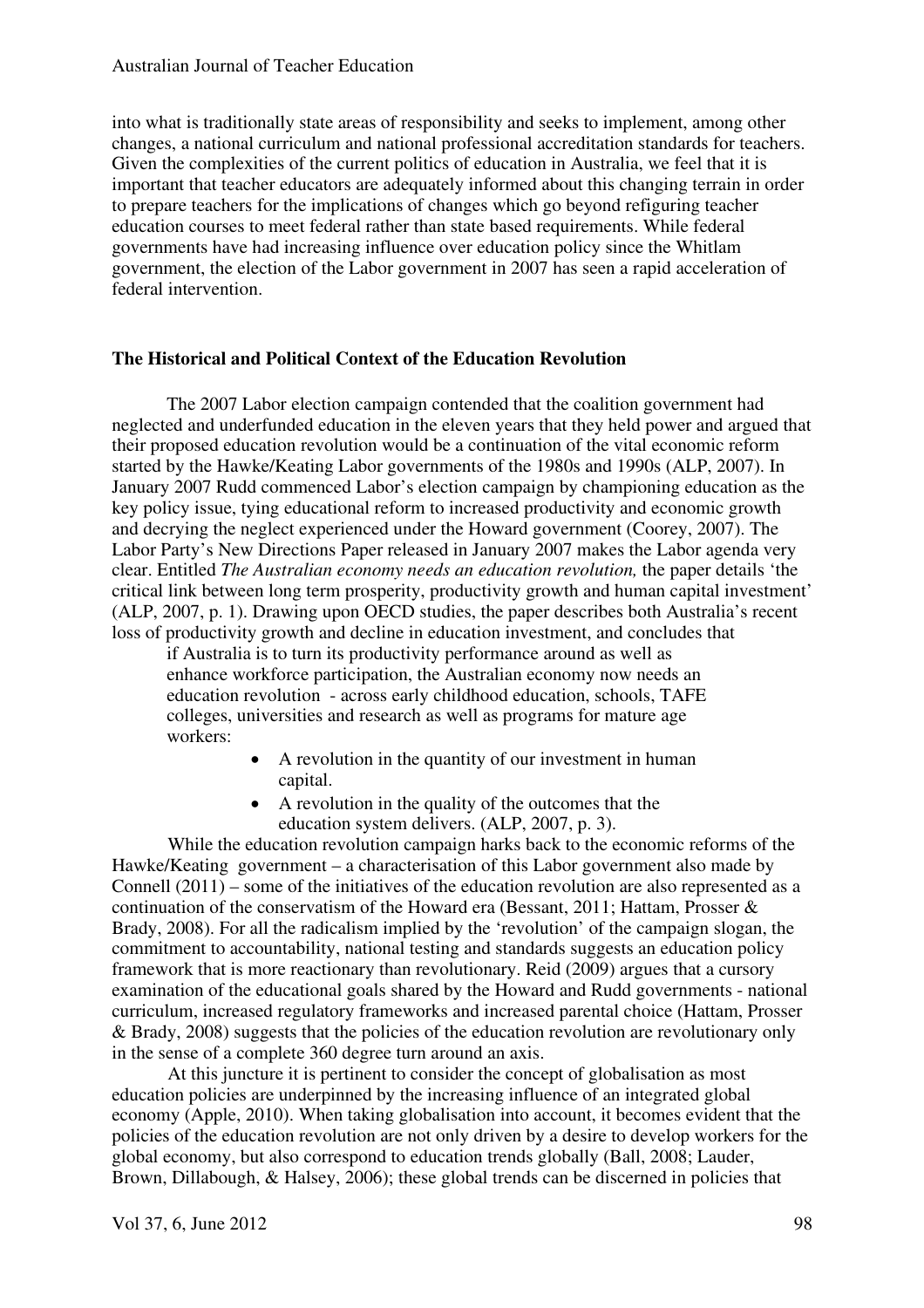'privilege choice, competition, performance and individual responsibility' (Apple, 2010, p. 2). These concepts underpin many of the policies that constitute the Education Revolution. Kevin Rudd was explicit that the education revolution is about using the education system to develop Australia's human capital: 'human capital investment is at the heart of a third wave of economic reform that will position Australia as a competitive, innovative, knowledgebased economy that can compete and win in global markets' (ALP, 2007, p. 3). Despite the current educational reform agenda being conceived in these rather narrow economic terms, human capital theory has provided education with the rationale for much needed financial investment (see Quiggin, 1999). Although schooling serves multiple purposes; such as democratic equality (preparation of young people to be democratic citizens), social mobility (education which provides credentials to allow access to desirable social positions) and social efficiency (preparation of young people to be competent workers (Cranston, et al, 2010); the articulation of the education revolution policy with its repeated references to human capital indicates an emphasis on social efficiency over other educational goals.

## **What is the 'Education Revolution'?**

The Education Revolution will improve the country's productivity performance through an increase in both the quantity of investment and the quality of education. It will drive substantial reform of Australia's education and training systems to boost productivity and participation (Australian Government, 2008, p. 19).

The Labor Party's New Direction Paper provides a detailed justification for education revolution in terms of increasing Australia's investment in human capital in order to increase productivity and better compete in the global economy, but it provides scant detail as to the mechanisms by which this is to be achieved. The Australian Government's *Education Revolution Budget 2008-09* released in 2008 provides more detail as to policies and funding that originally constituted the education revolution and provides a fuller picture as to how the revolution will function. Within this budget document the education revolution is described as being: 'A New Approach to Education and Training' (Australian Government, 2008, p. vii), with the policies of the education revolution being based 'on a vision for early learning, schooling and education and skills development that is a life-cycle approach to policy development, program design and service delivery' (p. 19).

While we have not the space to fully detail all the policies and funding arrangements that constitute the education revolution, we shall offer brief descriptions to highlight the variety of policies contained under the umbrella of the education revolution. Our analysis will provide an overall summation rather than describe all financial details as subsequent budgets have changed some of the funding details (and some of the contours of the education revolution have been changed as particular policies have not been retained in following years, primarily due to Labor's commitment to restoring the federal budget to surplus by 2012- 2013).

The policies of the Education Revolution consist of three interrelated streams; Early Childhood Development, Schooling, and Skills and Workforce Development. One of the common features of these streams is the goal of 'closing the gap' between in outcomes for indigenous and non-indigenous Australians. In each of these three areas the government aims to boost participation and productivity, arguing that 'Early childhood, education, skills and workforce development policies could boost participation by 0.7 percentage points and productivity by up to 1.2 per cent by 2030. This corresponds to an increase in GDP of around 2.2 per cent, or around \$25 billion in today's dollars' (Australian Government, 2008, p. 24). This is a salient example of the way in which through policy, 'education is now regarded primarily from an economic point of view. The social and economic purposes of education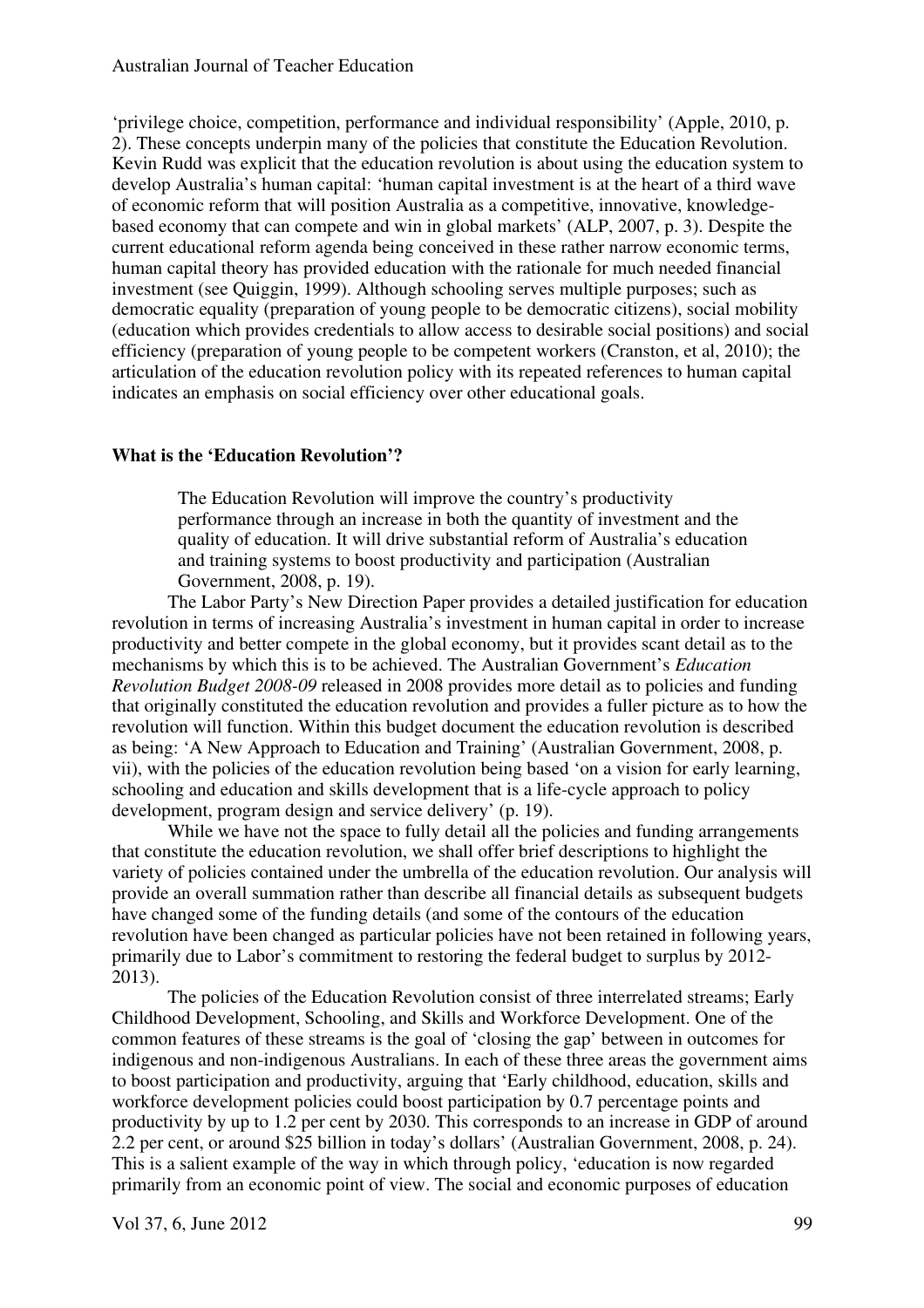have been collapsed into a single overriding emphasis on policy making for economic competitiveness' (Ball, 2008, p. 11).

The desired outcomes of the Education Revolution are described in the budget document (see Australian government, 2008, pp. 24-25). For policies around schooling the desired outcomes are that all children are engaged in and benefitting from schooling; young people are meeting basic literacy and numeracy standards, and overall levels of literacy and numeracy achievement are improving; that schooling promotes social inclusion and reduces educational disadvantage of children, especially indigenous children; that Australian students excel by international standards; and lastly, that young people make a successful transition from school to work and further study. In terms of Skills and Workforce Development, the desired outcomes are that for the working age population the gaps in foundation skills levels are reduced to enable effective educational, labour market and social participation; that the working age population has the depth and breadth of skills and capacities required for the  $21<sup>st</sup>$ century labour market; the supply of skills provided by the national training system responds to meet changing labour market demand; and that skills are used effectively to increase labour market efficiency, productivity, innovation, and ensure increased utilisation of human capital.

The education revolution represents a major injection of funding into Australia's education system, but much of this funding is going towards one-off projects and is not a commitment to increased future funding (Harrington, 2011). Although the education revolution is constituted by policies running from early childhood education through the years of workforce participation, much emphasis has been placed upon the policies that impact upon the formal years of schooling. The education revolution claims to be 'A transformation of teaching and learning in schools' (Australian Government, p. 23) to be achieved through the government's commitment to:

- Improve literacy and numeracy skills;
- Raise individual student achievement and life school retention;
- Work with disadvantaged school communities and provide resources for well-targeted, evidenced-based strategies to improve outcomes for students;
- Introduce more transparent and robust reporting of outcomes at the student and school levels;
- Build a modern, high quality education infrastructure; and
- Support parents to meet the costs of education for their children.

(Australian Government, 2008, p. 23).

The improvement to literacy and numeracy skills is being measured and tracked through the government's National Assessment Program: Literacy and Numeracy [NAPLAN] – the program of national standardised testing that takes place in years 3, 5, 7 and 9. The raising of individual student achievement and life school retention has been secured through a Council of Australian Governments [COAG] Compact stating that all young people are required to participate in schooling to Year 10, and then participate in at least 25 hours per week in either education, training or employment until the age of 17 (Harrington, 2011). The government's commitment to working with disadvantaged schools is being actualised through the National Partnership Programs. Here the Australian government has committed to closing the gap for indigenous students, and is providing targeted support where there are areas of disadvantage, with a focus on school improvement in low socio-economic areas. One and a half billion dollars have been pledged to support education reform in over 2500 of the country's most disadvantaged schools through the Smarter Schools National Partnerships programs (DEEWR, n.d.). This program gives targeted funding to disadvantaged schools for reforms in school leadership, teaching, student learning and community engagement but places the onus on the disadvantaged schools to develop ways of achieving these reforms.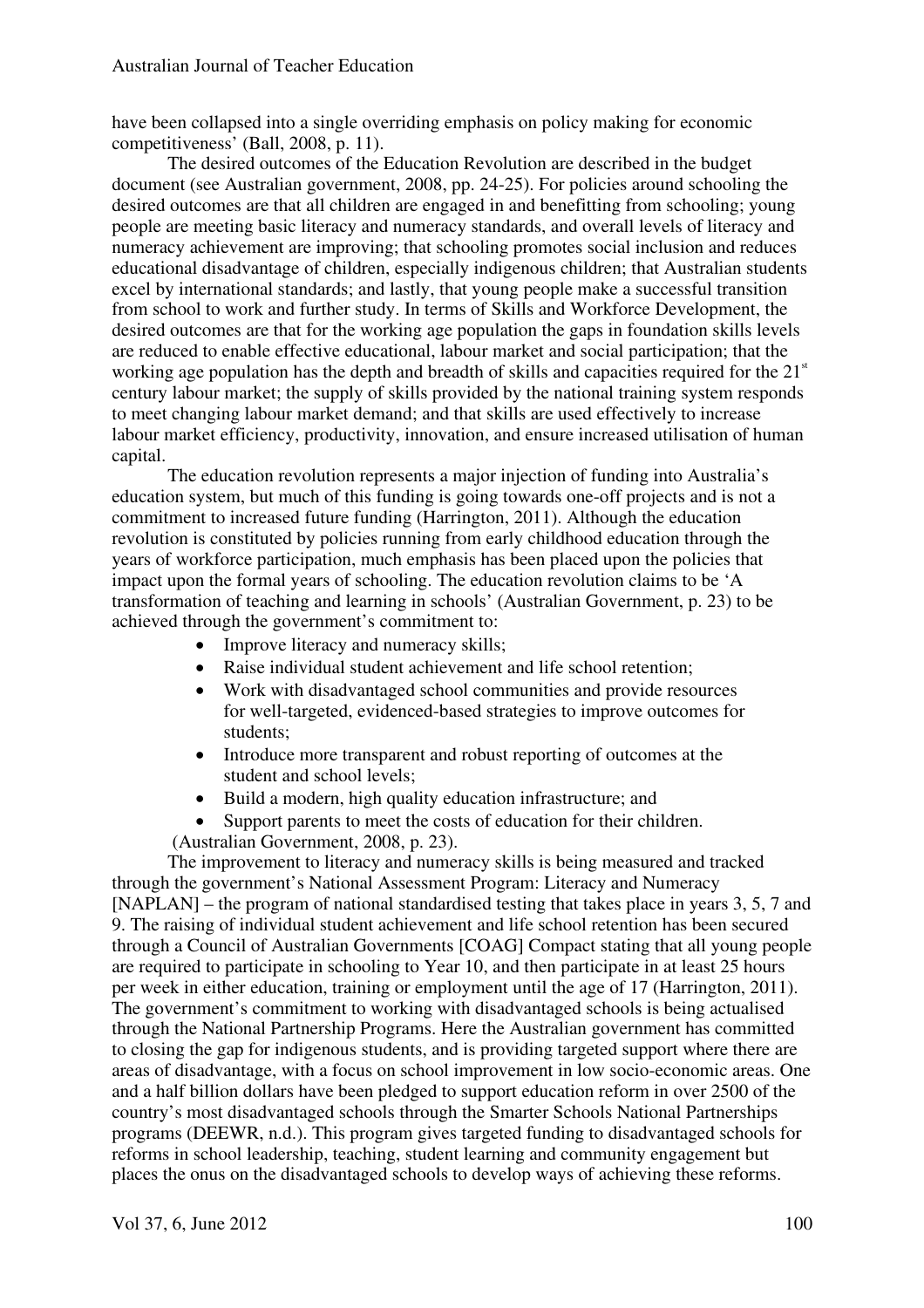Clark (2012) characterises the National Partnership schemes as 'add-on' programs, and criticises this 'band aid' approach to addressing equity and social justice (p. 176).

The introduction of more transparent and robust reporting of outcomes at the student and school levels is being undertaken through the government's mandatory A-E reporting at the student level and through the 'MySchool' website at the school level which purports to present 'fair, public, comparable national reporting on individual school performance, including comparing individual school performance against schools with similar characteristics' (MCEETYA, 2009, p. 18). The building of modern, high quality education infrastructure has been addressed by the 'Building the Education Revolution' [BER] project and the Digital Education Revolution [DER] project. Parents are been supported in the costs of educating their children through the childcare rebate and tax rebates on monies spent towards their children's education (i.e. school uniforms, textbooks, internet access, etc.).

The education revolution represents a collaborative approach to education. Detailed in the budget is the agreement reached with COAG (see Australian Government, 2008, p. 20). For the first time agreements have been reached for outcomes, progress measures and future policy directions for early childhood education, schooling and skills and workforce development. This COAG agreement and a policy focus within the education revolution which incorporates early childhood education and childcare, schooling and vocational skills and training, and higher education effectively 'joins up' education policy to social and economic policy and reconfigures the 'traditional time-space configuration of schooling' (Ball, 2008, p. 3).

#### **Overseeing the Education Revolution: Regulatory Mechanisms**

As a result of the education revolution and the COAG agreements the ecology of education is being reshaped - 'what it looks like, when and where it happens, is being changed and, as a result, so too is the learner (Ball, 2008, p. 3). We would add to Ball's analysis that the educator is being changed by these policies too. We turn our attention now to the increased regulatory framework that has been put in place to oversee the policies of the education revolution and examine their impact upon contemporary educators.

One area to which the government has pledged reform is in the area of 'Supporting quality teaching and school leadership'. To this end the federal Labor government have established the Australian Institute for Teaching and School Leadership [AITSL]. AITSL is responsible for: the 'development of rigorous national professional standards, fostering and driving high quality professional development for teachers and school leaders, and working collaboratively across jurisdictions and engaging with key professional bodies' (AITSL, 2011, para 1). Since its establishment AITSL has developed a set of professional standards for teachers and professional standards for principals and created resources for the professional development for teachers. Other commitments to supporting quality teaching and school leadership include the recognition and rewarding of quality teaching – to which the Gillard government has pledged \$425 million (and subsequently unpledged, but the desire to improve teaching through performance based bonus payments remains); national consistency in the registration of teachers; improved performance management in schools; and new pathways into teaching (which incorporates initiatives such as Teach for Australia and Teach Next). These regulatory mechanisms are designed to ensure that Australian teachers are of sufficient 'quality' and represents not just the latest shift in control over teaching from the states and territories to the federal level (Brennan, 2009) but is also the local permutation of a global trend of increased surveillance of teachers' work (Brennan, 2009; Rizvi, 2008).

In order to bring to fruition the promise that the education revolution would secure a national curriculum the Australian Curriculum, Assessment and Reporting Authority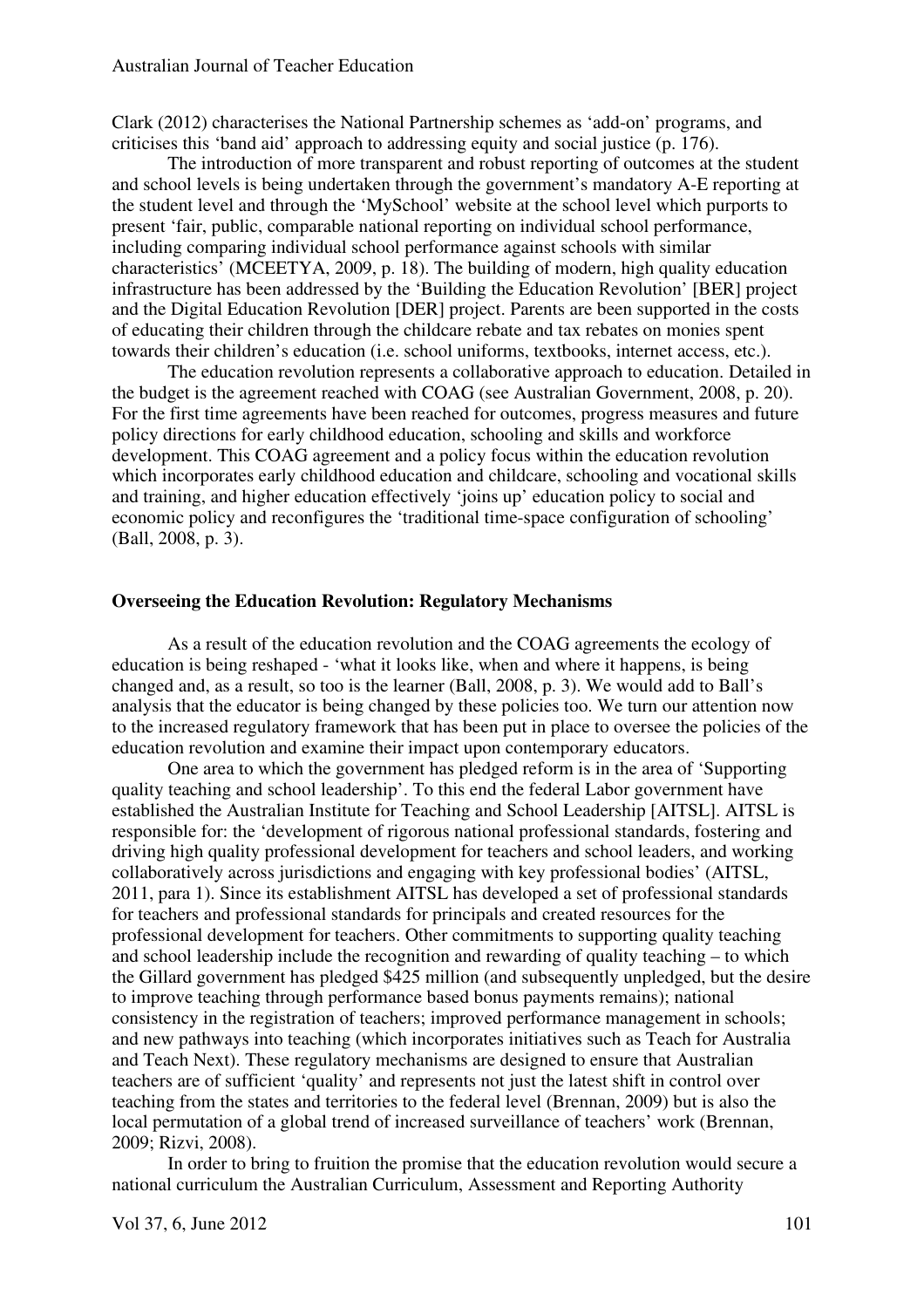[ACARA] has been established and charged with its development. The first stage of the national curriculum is due for substantial implementation by 2013 in most Australian states. In addition to the development of the national curriculum ACARA have the responsibility for the administration and reporting of the NAPLAN testing and this has been achieved through the mechanism of the 'MySchool' website. This is a further mechanism by which the federal government is strengthening its control and authority over the states in matters related to education and changing the nature of teachers' work through the economic techniques of accountability and efficiency (Ball, 2008).

Many of the goals of the education revolution (i.e. the national curriculum, the DER, improving quality of teachers and school leaders, social justice in education system) have been enshrined in the Melbourne Declaration, which is overseen by the Ministerial Council for Education, Early Childhood Development and Youth Affairs [MCEECDYA]. This agreement between state and federal governments cements these objectives into national (rather than federal) policy. MCEECDYA is also involved in development of the National teaching standards, and the Melbourne Declaration companion document – a 16 page document outlining the federal and state governments' commitment to action on a number of initiatives which support the Melbourne Declaration. One of these areas of commitment is to 'strengthening accountability and transparency'. In the time since the signing of the Melbourne Declaration various initiatives have been met in this area, including the introduction of A to E reporting, and the establishment of the MySchool website. This commitment is overseen by not only MCEECDYA, but also ACARA and AITSL, thus demonstrating how the various commitments and regulatory bodies associated with the education revolution overlap and interconnect. The changes ushered in by the education revolution represent not just a triumph of collaborative federalism, but in this policy and the development of related initiatives such as national professional standards, standardised testing, and accountability and transparency it is possible to discern the changes in the conditions of teachers' work.

## **Inherent tensions of the Education Revolution**

These mechanisms are what Ball (2008) refers to as policy 'levers' and 'technologies' engaged in 'policy overload' or 'hyperactivism', frenetic policy related activities that are changing the nature of education. Although there are multiple aspects of the education revolution that are in tension, if not outright contradictory, after highlighting several of these, it is our wish to focus on the contradiction that we have characterised as being between basic literacy and new literacies as this tension encapsulates one of the key debates in education today – the tension between the pre-existing practices and the future oriented technological narrative (Dobozy & Hellstén, 2011).

Before we delve into our exploration of this key educational debate, let us highlight other areas of contradiction in the education revolution. Firstly, there are some contradictions that arise from the nomenclature. For an initiative explicitly named as a 'revolution' the education revolution is not only not radical nor innovative, it contains no explicit focus on pedagogical reform or development. Although AITSL is responsible for the development of quality educators, it seems that this is being targeted via standardisation, accreditation and registration rather than with an explicit focus on pedagogy. Likewise, for an educational policy it has a lot of non-educational dimensions, and an explicitly economic (rather than educational) agenda. For example, one of the much vaulted pillars of the education revolution, the Building the Education Revolution policy, was an economic stimulation measure. A keystone of the education revolution it was essentially a non-educational policy designed to protect the Australian economy and secure jobs during the economic downturn (DEEWR, 2011).

Vol 37, 6, June 2012 102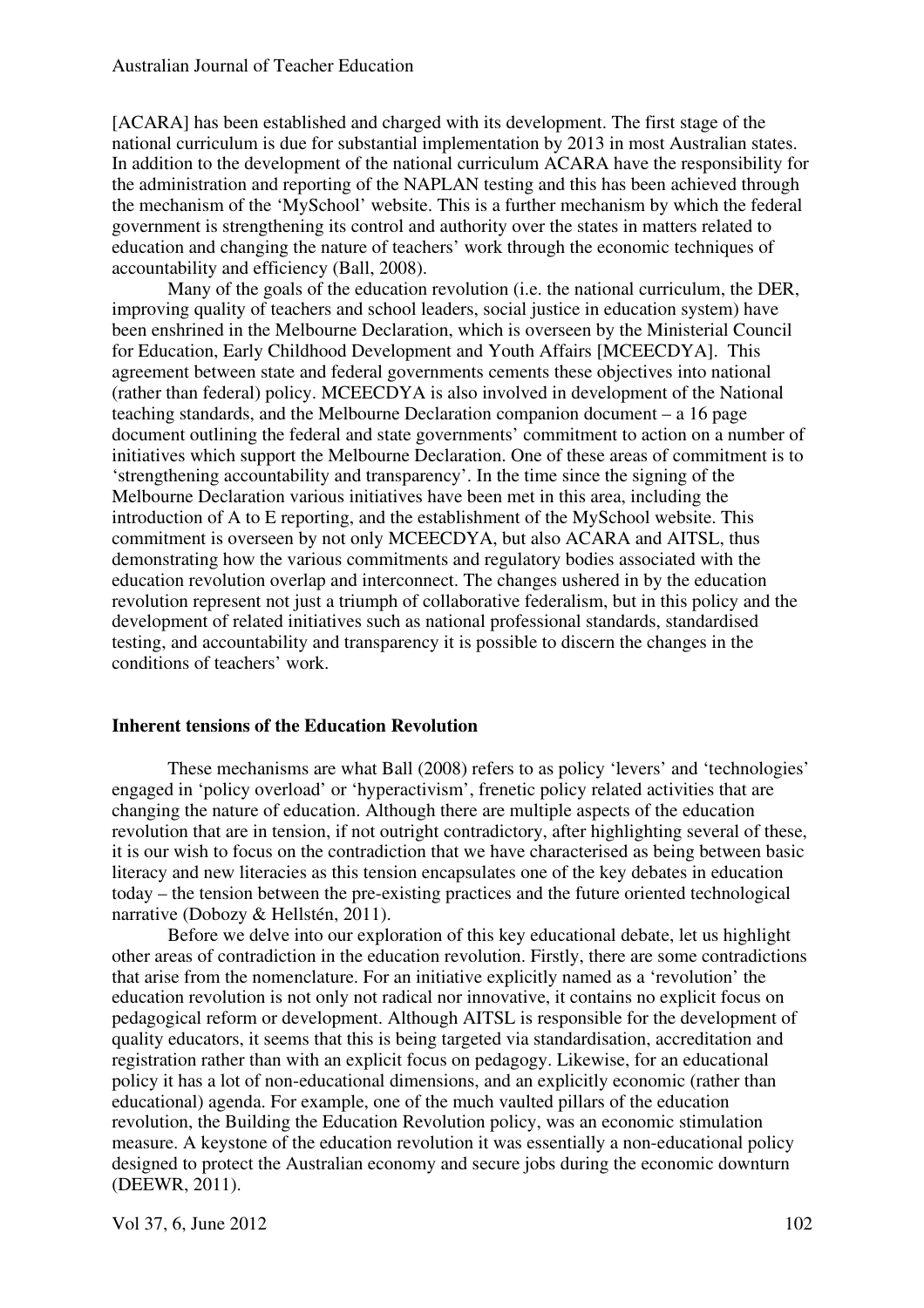Secondly, while many aspects of the education revolution policy reflect neoliberal economic policy, in the various facets of the policy a tension between Public Choice Theory and Human Capital Theory can be detected. 'Neoliberalism' is generally used to describe a market-driven approach to economic and social policy that emphasises the efficiency of private enterprise and free markets. Neoliberal analysis centres not only on the economy, taxation and public expenditure, but also on the public sector and its economic efficiency; within this approach there "is one form of rationality more powerful than any other: economic rationality" (Apple, 2000, p.59). Within this framework, education not only becomes a marketable commodity but its results must become reducible to 'performance indicators' measured and managed by government regulatory bodies (Apple, 2006, p. 474). Educational policy becomes redefined 'in terms of a narrower set of concerns about human capital development, and the role education must play to meet the needs of the global economy and to ensure the competitiveness of the national economy' (Rizvi & Lingard, 2010, p. 3). Although the education revolution is based upon a desire for an educated citizenry to increase national prosperity – a notion based upon human capital theory, some of the mechanisms used to achieve the accountability so integral to the revolution are indicative of Public Choice theory – highlighting the contradictory ways in which neoliberalism has manifested within this particular education policy. The influence of Public Choice Theory is suggested by the emphasis on accountability and transparency, and the mechanisms for realizing these (the NAPLAN standardized tests, and the MySchool website) which construct the field of education as a market that will be improved through the exercise of consumer choice (Devine & Irwin, 2005). Thus, there is an inherent tension evident within the neoliberal underpinning of the Education Revolution; schooling is simultaneously constructed as a market place, and as a resource for the development of human capital. This conceptualisation of education places competing demands upon educators. Educators might as: in this climate, is the role of schooling the development of well-rounded citizens?, Or is it to produce skilled competent workforce ready young people?, Or should educators concentrate their efforts on the improvement of performance in NAPLAN testing so as to ensure the viability of the school in a competitive market place? Educators are left to negotiate the differing conceptualisations of schooling contained within a contradictory policy framework.

Thirdly, the education revolution is contradictory in relation to its treatment of the teaching profession. On the one hand, the importance of teachers is recognised, with good teaching described as being the key 'to achieving a world-class system' (Australian Government, 2008, p. 8). On the other hand, the measures selected to improve the teaching profession – performance based pay, the Teach Next initiative and federal professional standards, are policies that arguably undermine the profession. Connell (2009) in her critique of the 'new registration regime' (p. 218) describes how managerialist codified professional standards embody a 'distrust of teachers' judgement (p. 220), rely on a individualistic rather than collective models of work and criticises the arbitrary nature of dot-point lists which potentially lead to a narrowing of teacher practice. The Teach for Australia program and the Labor party's Teach Next initiative involve recruiting high achieving non-Education graduates for a six week training course and then placing them as teachers into difficult to staff schools. While these are relatively new schemes for Australia, research out of the US suggests that not only are the participants of these programs less effective than university trained teachers, but they often leave the teaching profession before two years (Darling-Hammond, Holtzman, Gatlin & Heilig, 2005). The existence of such programs undermines the idea that teachers are highly trained intellectual workers (Connell, 2009).

Fourthly, the social justice goals of the education revolution are in tension with the mechanisms used to achieve these goals. The education revolution budget document states '[o]vercoming disadvantage is a vital part of the Government's social inclusion agenda and a major part of meeting this challenge is raising literacy and numeracy levels' (Australian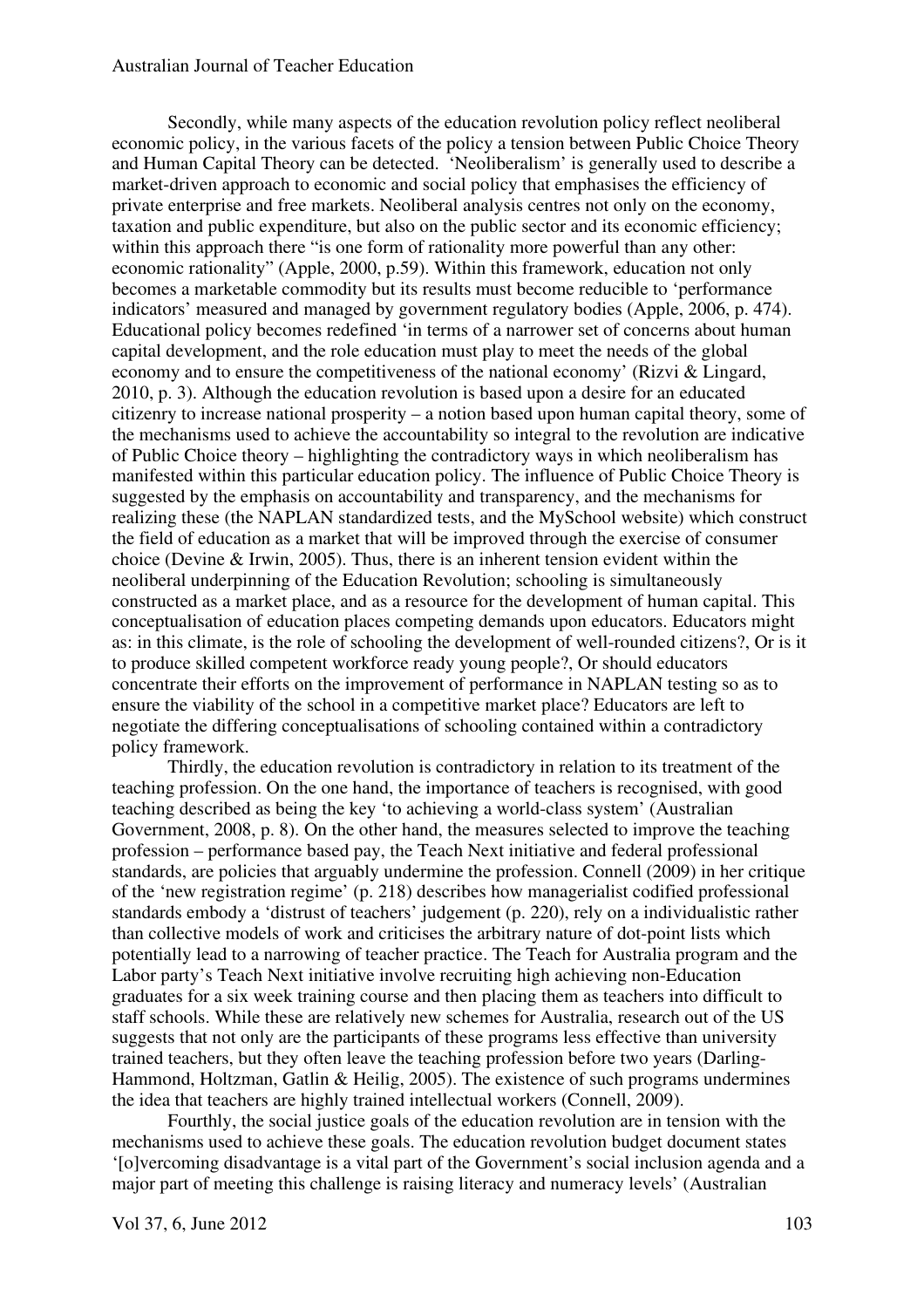Government, 2008, p. 36). The improvements in literacy and numeracy are to be achieved through the NAPLAN testing and \$577.4 million dollars have been pledged to an Action Plan on Literacy and Numeracy. Having the results of the NAPLAN tests published on the public 'MySchool' website has elevated NAPLAN to a high stakes testing regime – a process that results in the exclusion from testing of the very children who most need targeted support (Heilig & Darling-Hammond, 2008). Reid (2010) argues that standardised testing lowers rather than raises student achievement by narrowing the curriculum and fostering competitive jockeying between schools rather than encouraging cooperation and support across the system. Thus we can see a glaring contradiction between the social justice aspirations of the education revolution and the mechanism chosen to achieve this.

It should be noted that this is not an exhaustive list (we have not, for example examined the way that the narrowing of the curriculum that is occurring as a result of the focus on standardised testing negates the holistic educational vision outlined in the Melbourne Declaration), but these highlighted examples serve to demonstrate Ball's (2008) characterisation of globalised education policy as contradictory. We have illustrated some of the contradictions that exist in the nomenclature of the education revolution, in the neoliberal underpinnings, in the way the policy conceptualises the teaching profession, and between the aspirations and mechanisms of the education revolution. We shall now examine the way that the education revolution exemplifies one of the key debates in education today.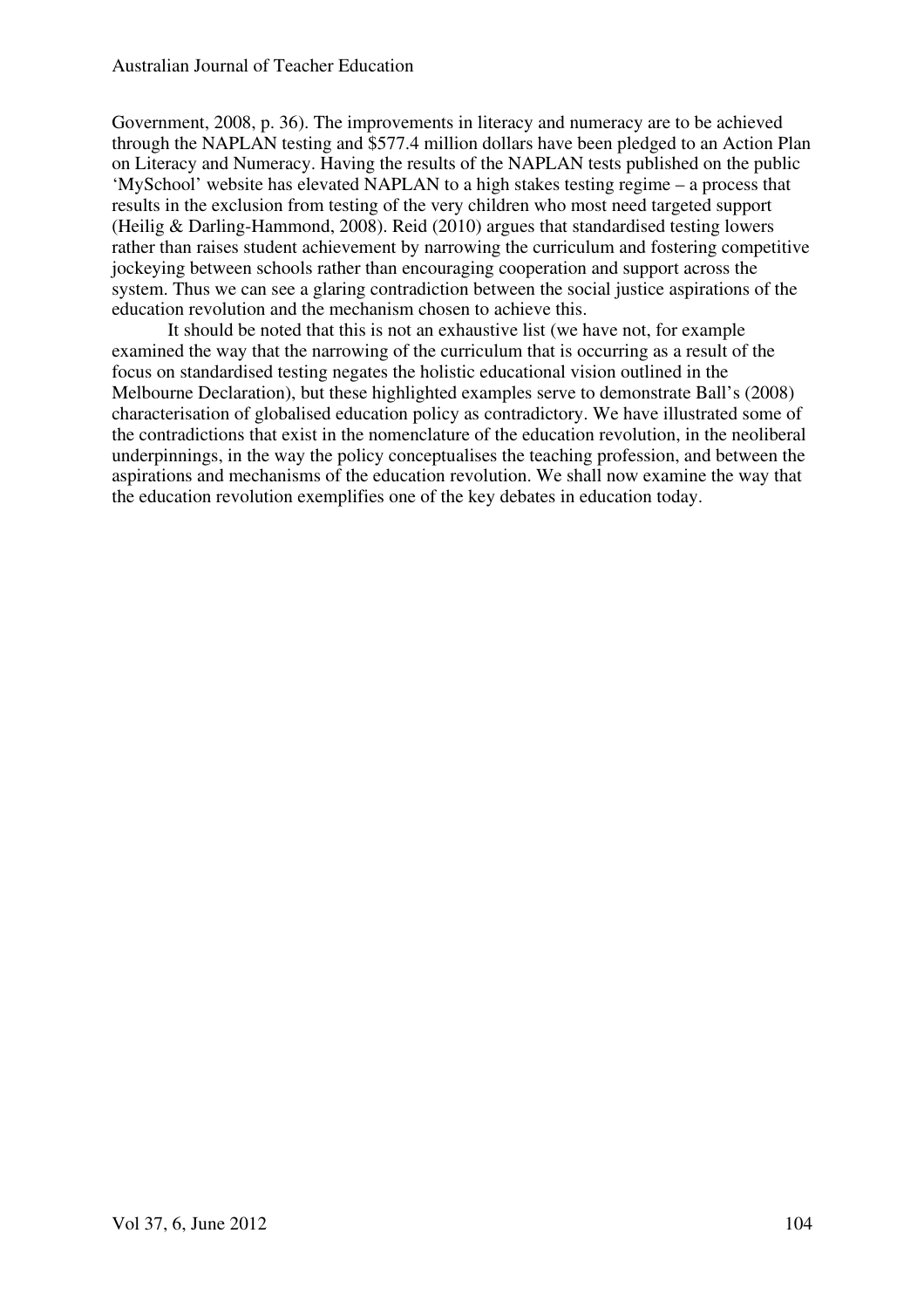### **Basic Literacy Versus New Literacies: Education Policy with a Foot in Opposite Camps**

Educational policy always sits at the intersection of the past, present and future, with the latter often expressed in policy texts as an imagined desired future (Rizvi & Lingard, 2010, p. xi).

The education revolution represents for the Australian Labor Party the vision of a modern education system that is future proofing Australia's economy through the preparation of workers for the knowledge economy. This vision sits in tension with the concomitant emphasis upon basic literacy, standardised testing and teacher accountability. The Australian government has invested a significant amount of money into funding not only the digital education revolution, but also the National Broadband Network. This investment in digital communications is highlighted in the Cyber White paper (Commonwealth of Australia, 2011) which describes the government's vision 'for Australia to become a leading digital economy' (p. 3). The digital education revolution is an investment of over \$2.4 billion in laptops for senior secondary students, better computer access and facilities for all students, and professional development and curriculum resources to support teachers in the use of teaching with ICT. However, as committed as the government is to the provision of technologically mediated education and to the training of future workers for the knowledge economy, the opposing aspects of the education revolution weigh heavily against the innovative teaching and learning that is expected to emerge from the availability of modern computing facilities and curriculum resources.

The emphasis in the education revolution upon basic literacies places competing demands upon educators. With NAPLAN results forming the basis of schools' accountability and with these results being publicly displayed and available on the MySchool website, schools are under increasing pressure to boost their performance and demonstrate that they can improve students' literacy and numeracy performance. There is no such ready accountability, regulation and public scrutiny around the ways in which schools use the newly available digital resources provided through the digital education revolution. Rizvi and Lingard argue that regimes of testing and accountability have 'thinned out the purposes, pedagogies and potential of education' (2010, p. 197). Cuban (2007) refers to the paradox of distrusting teachers and then turning around and expecting them to solve the problems of low-performing students. He notes how the accountability movement has strongly influenced classroom content and practice in the 1990s, a process sharpened by the enactment of NCLB in 2002 in the USA; consequentially, teachers spend more time preparing students for state tests and less time on the subjects not included in the tests. In the Australian context, Zyngier (2009) likewise, notes the way in which teachers are blamed for students' failure and, yet, are expected to be the key to improvement. Heilig and Darling-Hammond (2008) describe the ways in which high stakes testing policies that reward and punish schools based on average student scores create incentives for schools to game the system by excluding students from testing.

The consequences of high-stakes testing mediate against the innovative teaching practices that are expected to develop as a result of the digital education revolution. The digital education revolution is based on the premise that ICT can 'improve educational opportunities, boost outcomes and energise the learning experience' (DEEWR, 2008, p. 3). These lofty aims dovetail with the growing  $21<sup>st</sup>$  century skills movement which advocates changing the curriculum to include the skills need to be developed to provide for the workforce of the future, and to shift contemporary teaching practice from teacher-centred to student centred (Dede, 2010). The  $21<sup>st</sup>$  century skills movement is representative of the 'new' type of education advocated by the OECD for the development of the kinds of persons required in the emerging knowledge economy (Rizvi, 2008). The OECD suggests that education systems need to produce people who 'are better able to work creatively with knowledge, are flexible, adaptable and mobile, are globally minded and inter-culturally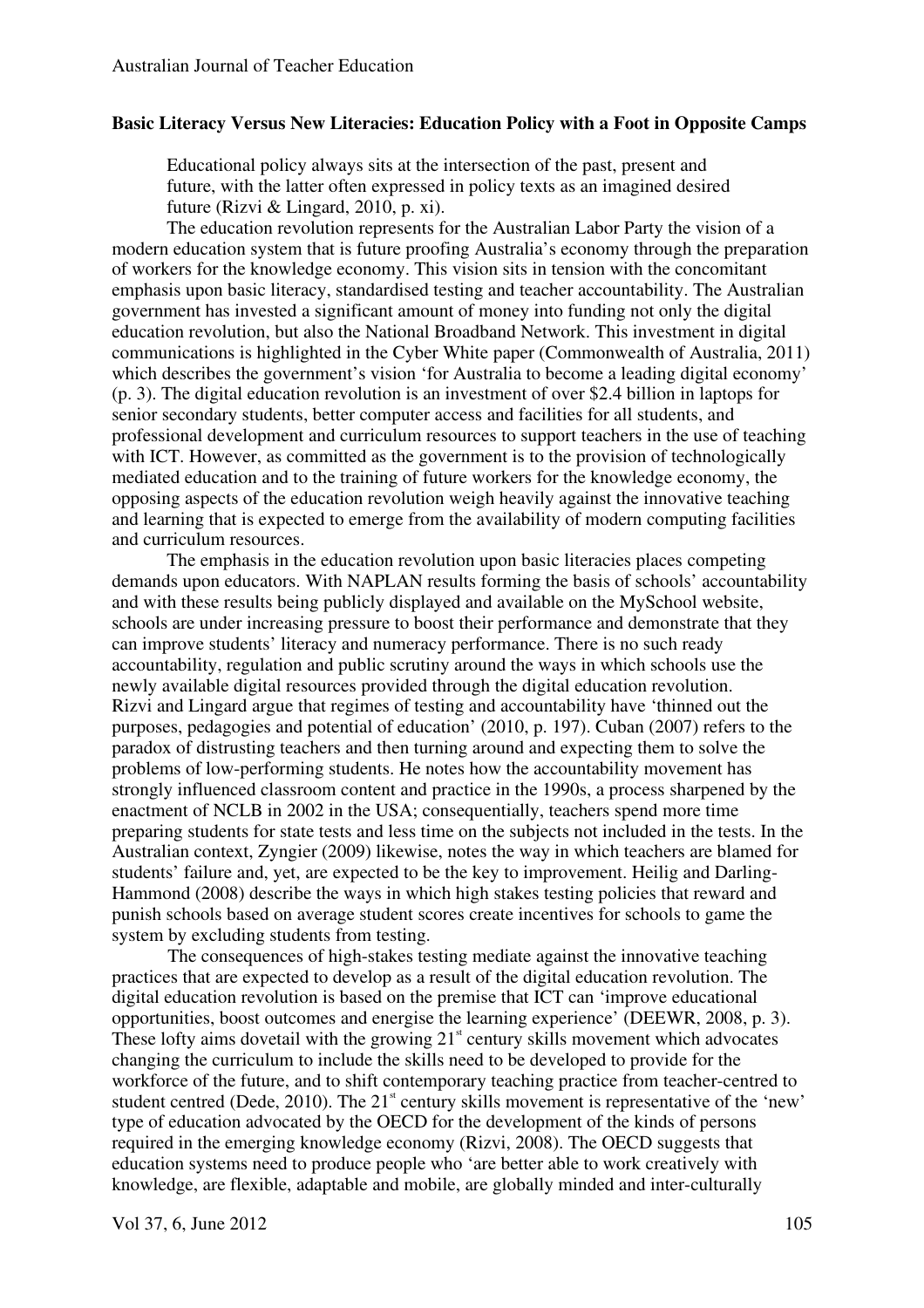connected, and are life-long learners' (Rizvi, 2008, p. 78). Each of these desired outcomes is heavily mediated against by the government's concomitant emphasis on basic skills. The goals of the DER are in tension with this emphasis and with the means by which schools are held accountable to their students' NAPLAN results.

## **Teacher Education and the Education Revolution**

Through our examination of the contradictory policies and the tensions that they bringing to the work of educators we seek to highlight the political dimension of the work of teachers and to illuminate the ways that current policies are simultaneously imposing new demands upon their work while reinvigorating perpetual debates around the purpose of education. How are these contradictions likely to impact upon teacher education? On the one hand, the tension between the old and new paradigms has long been a feature of education; debates about the purpose of education are perennial. On the other hand, the policies of the education revolution are having a direct impact upon the work of teacher educators. The digital education revolution is already impacting education courses in that there is more emphasis on adequately preparing graduates for work with ICT and the proposed national professional standards are likely to reshape the work of teacher educators (Tuinamuana, 2011). For Connell, the impact of these standards could be dire:

The consequences for teacher education are potentially very large. A list of auditable competencies can become the whole rationale of a teacher education programme. There is no need for cultural critique, since the market, aggregating individual choices, decides what services are wanted and what are not. There is limited role for educational research, mainly to conduct positivist studies to discover 'best practice' (2009, p. 218).

It is clear then that the specific policies of the education revolution are having an impact well beyond schooling.

However, the contradiction that we have chosen to explore, the tension between basic literacy and new literacies, while highlighting the contradictory regulatory mechanisms that the Labor government has put in place to oversee teachers' work, is a tension that transcends the education revolution policy framework. Teachers around the globe are under increasing pressure to teach with digital technology, while having their performance measured and shaped through the mechanism of standardised testing; a mechanism that has been shown to narrow the curriculum and encourage teacher (rather than student) centred pedagogy (Lingard, 2010). These pressures are a result of the increasing influence of neoliberalism. While in Australia, the education revolution is the mechanism of these pressures, they are being felt globally, delivered elsewhere by comparable and competing policies.

In Australia, the momentum driving the education revolution seems to have abated slightly, with the Labor government currently focusing on fiscal responsibility rather than ambitious reform agendas. In addition, the cooperation with the states, essential for comprehensive educational reform, is currently complicated by the election of coalition governments in several of the states. The agreement around the national educational goals that can be discerned in the Melbourne Declaration (MCEETYA, 2008) may no longer be guaranteed. Thus, the areas of the education revolution that are not yet in place, such as performance based pay for teachers, may not come to fruition in the short term. There is a possibility that the election of a Liberal led coalition government in the next federal election could reverse some of the policies put in place by Labor. However, the similarities amongst their education policies suggest that this is not likely. Given the long term trend of increased federalism in education it seems unlikely that any government would work towards reversing the technologisation of schools, cancelling the National Curriculum, removing the emphasis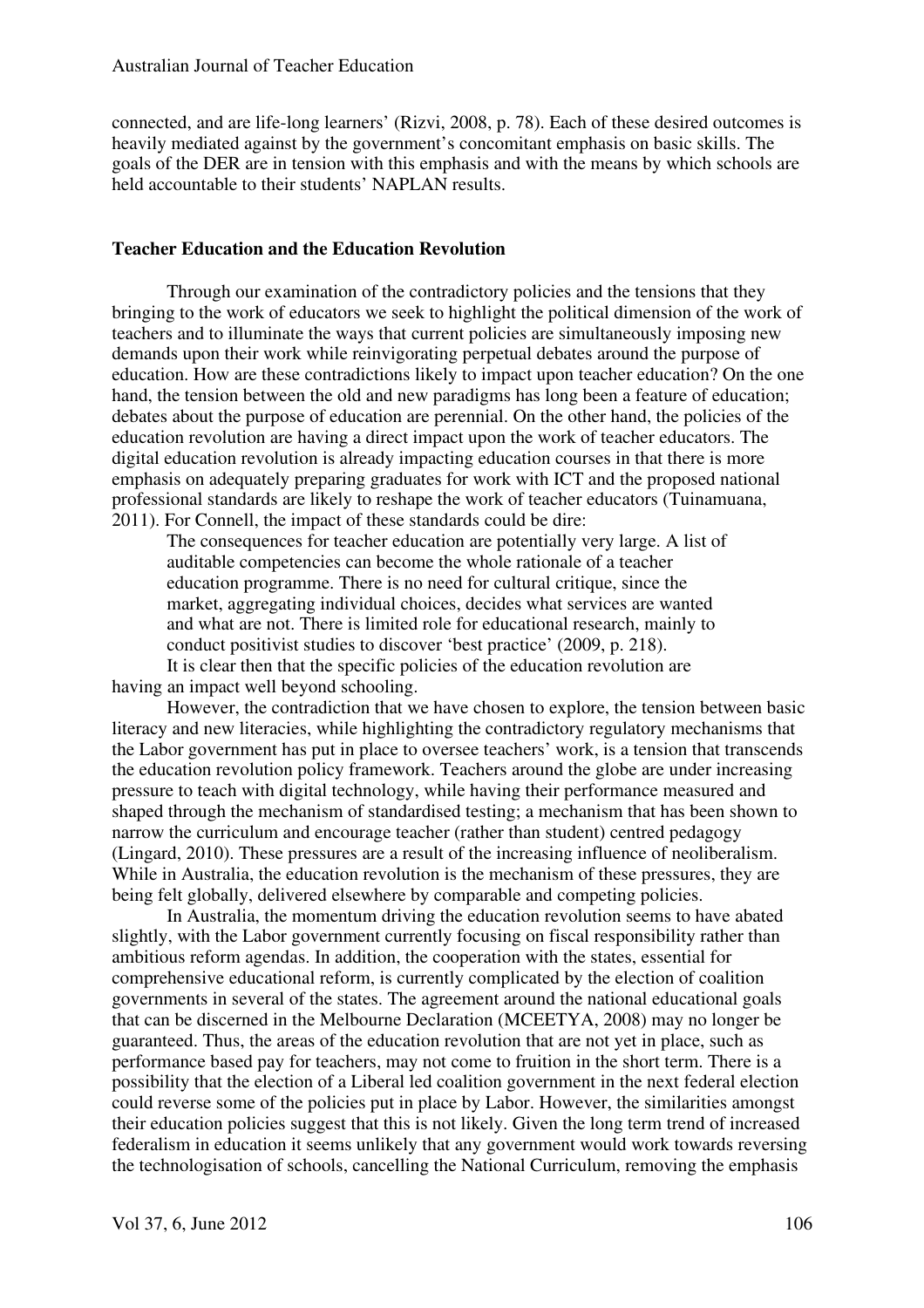on accountability and transparency and getting rid of the National Professional Teaching standards. These policies are based on a neoliberal vision of teachers' work - shared by both major parties in Australia – an individualistic model of teaching that puts the onus and responsibility for good educational outcomes on individual teachers and school leaders and ignores the complex socio-cultural and political fields that teachers' work is embedded in.

The likely implications for teacher education in Australia, are that not only are teacher education courses going to be reconfigured (where necessary) to ensure that teaching graduates meet the incoming national teaching standards, but graduate teachers are going to be expected to be suitably proficient at digital delivery of educational outcomes. The likely resolution of the tension between new literacies and basic literacy is that the emphasis in teacher education courses will be increasingly on preparing pre-service teachers to be equipped to teach in digitalised classrooms, while it will continue to be in-service teachers and school leaders who will feel the pressure that has developed around basic literacy.

That is not to say that in-service teachers are not under pressure to use technology, but rather there is an expectation that graduate teachers will emerge as 'agents of change' in this area (Donnison, 2007). While there are many studies reporting how innovative teachers are using technology, this focus on innovation displays the state of the art, rather than the state of the actual (Selwyn, 2010). More research needs to be done in order to gain a picture of the nuances that exist in the uneven deployment and take up of digital technologies across the education sector (Selwyn, 2010). While studies from Australia and beyond show the effects of high-stakes standardised testing, there is a paucity of research into how nontechnologically literate teachers are dealing with the increasing pressure to use educational technologies.

In the tension between basic literacies and new literacies we can see, firstly, that education in Australia is, like elsewhere, caught between two paradigms; the old and the new. How long it will be before this tension is adequately resolved is not clear. What is clear, however, is that more research is needed into not just the successful and innovative schools that are openly embracing the educational opportunities that new technologies bring, but research into schools where this is not happening needs to be undertaken in order to provide critical insight into how schools are dealing with the competing paradigms. Secondly, while the impact of the education revolution has not yet been fully realised, these policy initiatives are having a discernible influence both in schools and in teacher education. The effects of neoliberal policies which individualise teachers' work and is reshaping teacher education into an exercise of ticking graduates against the boxes of the federal professional standards categories needs to be replaced with a vision that educates and engages teachers in the complex political and policy arena of education.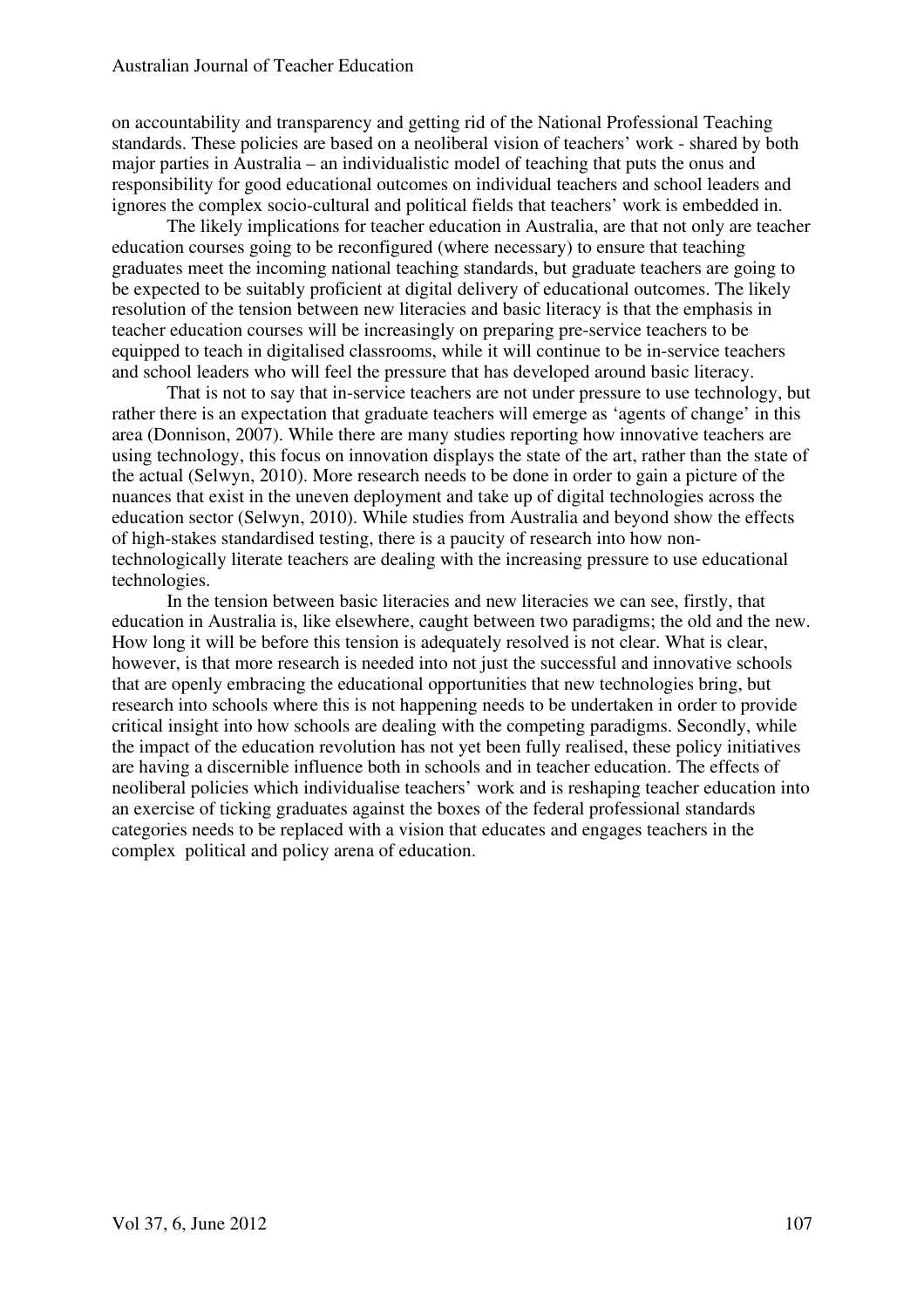## **References:**

Apple, M. (2000). Between Neoliberalism and Neoconservatism: Education and Conservatism in a Global Context. In N.C. Burbles and C.A. Torres (eds.), *Globalization and Education: Critical Perspectives*. London: Routledge, pp. 57–77. Apple, M.W. (2006). Producing inequalities: Neo-liberalism, neo-conservatism, and the politics of educational reform. In H. Lauder, P. Brown, J. Dillabough & A.H. Halsey (Ed.s). *Education, Globalization & Social Change* (pp. 469 – 489)*.* Oxford: Oxford University Press Apple, M. (2010). *Global Crises, Social Justice and Education.* New York: Routledge. Australian Government (2008). *Budget: Education Revolution 2008 – 09*. Accessed 31stAugust, 2011 from http://www.budget.gov.au/2008- 09/content/ministerial\_statements/html/index\_education.htm Australian Labor Party [ALP] (2007). *The Australian economy needs an education revolution: New Directions on the critical link between long term prosperity, productivity*  growth and human capital investment. Accessed 19<sup>th</sup> August, 2011 from http://www.wa.alp.org.au/download/now/education\_revolution.pdf Australian Institute for Teaching and School Leadership [AITSL]. (2011). Australian Institute for Teaching and School Leadership. Accessed on  $29<sup>th</sup>$  August, 2011, from http://www.aitsl.edu.au/ Ball, S. (2008). *The Education Debate.* Bristol: The Policy Press. Bessant, J. (2011). Conservatives, politics and the crisis of modern education in Australia. *Policy Studies, 32*(6), 631 – 647. Brennan. M. (2009). Steering teachers; Working to control the feminized profession of education. *Journal of Sociology, 45*, 339 – 359. Clarke, M. (2012). Talkin' 'bout a revolution: the social, political, and fantasmatic logics of education policy. *Journal of Education Policy, 27,* 173 – 191. Commonwealth of Australia. (2011). *Connecting with confidence: Optimising Australia's Digital Future.* Cyber White Paper. Canberra, ACT: Department of the Prime Minister and Cabinet. Retrieved  $12<sup>th</sup>$  January, 2012, from http://cyberwhitepaper.dpmc.gov.au/sites/default/files/documents/connecting\_with\_confidenc e\_public\_discussion\_paper.pdf Connell, R. (2009). Good teachers on dangerous ground: towards a new view of teacher quality and professionalism. *Critical Studies in Education, 50*(3), 213 – 229. Connell, R. (2011). *Confronting Equality: Gender, Knowledge and Global Change.* Sydney: Allen & Unwin. Coorey, P. (2007, 23 January). Rudd vows Education Revolution. *Sydney Morning Herald*. Retrieved 12<sup>th</sup> January, 2012, from http://www.smh.com.au/news/national/rudd-vowseducation-revolution/2007/01/22/1169330827940.html Cranston, N., Kimber, M., Mulford, B., Reid, A., & Keating, J. (2010). Politics and school education in Australia: a case of shifting purposes. *Journal of Educational Administration, 48*(2), 182 – 195. Cuban, L. (2007). Hugging the middle: teaching in an era of testing and accountability. *Education Policy Analysis Archives, 15*, 1 – 27. Darling-Hammond, L., Holtzman, D.J., Gatlin, S.J. & Heilig, J.V. (2005). Does teacher preparation matter? Evidence about teacher certification, teach for America, and teacher effectiveness. *Education Policy Analysis Archives, 13*(42), 1-48. Dede, C. (2010). Comparing Frameworks for  $21<sup>st</sup>$  Century Skills. In J. Bellanca & R. Brandt, Eds,  $2I<sup>s</sup>$  *Century Skills*, pp. 51-76. Bloomington, IN: Solution Tree Press. DEEWR. (2008). Success through Partnership: Strategic Plan to guide the implementation of the Digital Education Revolution initiative and related initiatives. Retrieved from http://www.deewr.gov.au/Schooling/DigitalEducationRevolution/Pages/default.aspx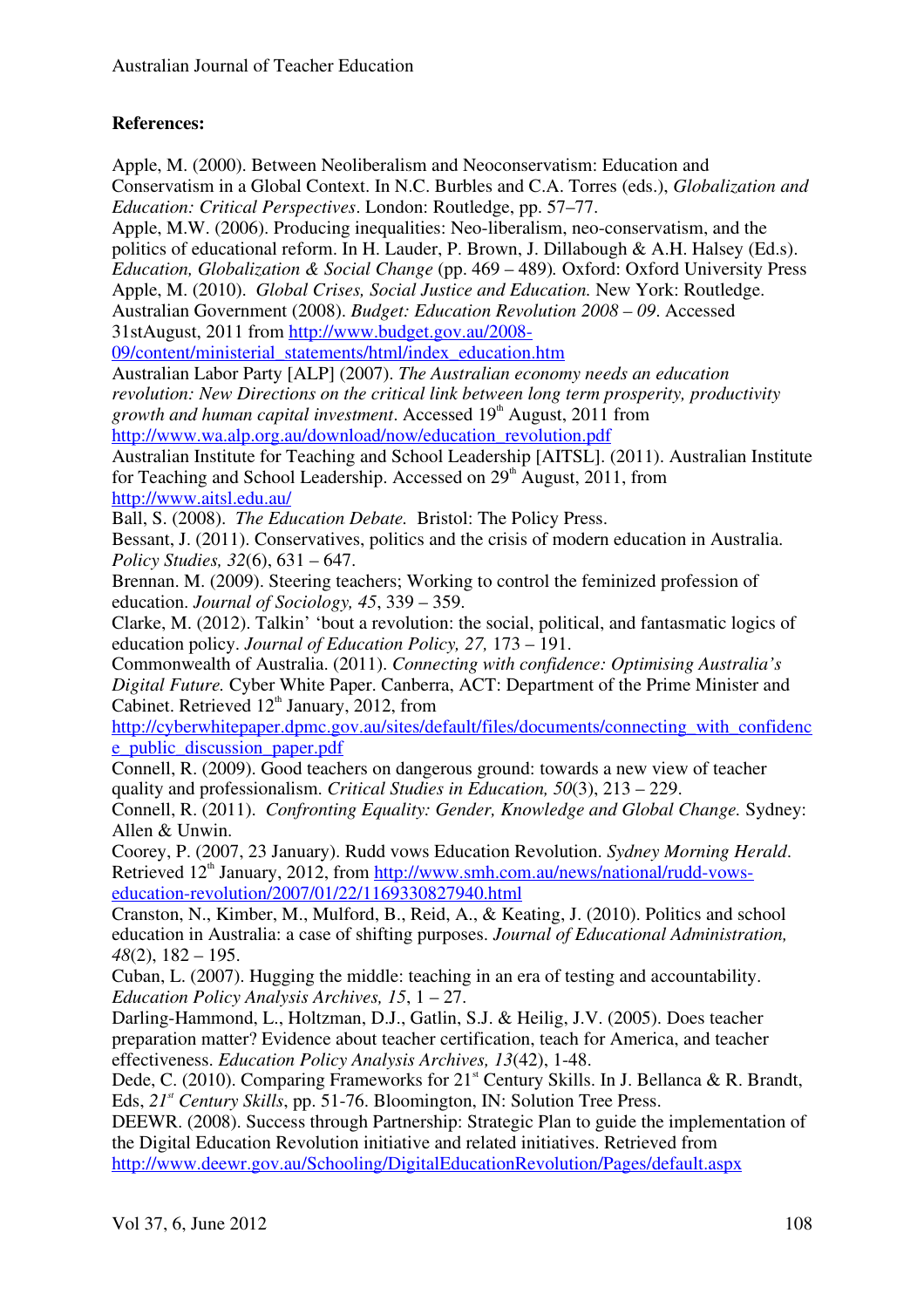Department of Education, Employment and Workplace Relations [DEEWR]. (N.D.) Low Socio-economic status school communities. Accessed  $28<sup>th</sup>$  August, 2011, from http://smarterschools.gov.au/nationalpartnerships/Pages/LowSocio-

EconomicStatusSchoolCommunities.aspx

Department of Education, Employment and Workplace Relations [DEEWR]. (2011). Nation Building: Economic Stimulus Plan. Accessed from

http://www.deewr.gov.au/Schooling/BuildingTheEducationRevolution/Pages/default.aspx Devine, N. & Irwin, R. (2005). Autonomy, Agency and Education: He tangata, he tangata, he tangata. *Educational Philosophy and Theory, 37,* 317-331.

Dobozy, E., & Hellstén, M. (2011). Editorial: Teaching and education research in a Web 2.0 world. *Issues in Educational Research, 21*(3), ii – vi.

Donnison, S. (2007). Digital generation pre-service teachers as change agents: A paradox. *Australasian Journal of Teacher Education*, 32(4), 1-12.

http://ro.ecu.edu.au/ajte/vol32/iss4/5/

Harrington, M. (2011). Australian Government funding for schools explained. *Department of Parliamentary Services.* Retrieved 12<sup>th</sup> January, 2012, from

http://ww.aph.gov.au/library/pubs/bn/sp/SchoolsFunding.pdf

Hattam, R., Prosser, B., & Brady, K. (2008). Revolution or backlash? The mediatisation of education policy in Australia. *Critical Studies in Education, 50*(2), 159 – 172.

Heilig, J. V. & Darling-Hammond, L. (2008). Accountability Texas-Style: The progress and learning of urban minority students in a high-stakes testing context. *Education Evaluation and Policy Analysis, 30,* 75 – 110.

Lauder, H., Brown, P., Dillabough, J. & Halsey, A.H. (Eds.). (2006). *Education,* 

*globalisation and social change.* New York: Oxford University Press.

Lingard, B. (2010). Policy borrowing, policy learning: testing times in Australian schooling. *Critical Studies in Education, 51*(2), 129 – 147.

Ministerial Council for Education, Employment, Training and Youth Affairs [MCEETYA]. (2008). *Melbourne Declaration on Educational Goals for Young Australians*, December 2008*.* Retrieved from

http://www.curriculum.edu.au/verve/\_resources/National\_Declaration\_on\_the\_Educational Goals\_for\_Young\_Australians.pdf

Ministerial Council for Education, Employment, Training and Youth Affairs [MCEETYA]. (2009). *MCEETYA four-year plan 2009 – 2012: A companion document for the Melbourne Declaration on Educational Goals for Young Australians*. Accessed from http://www.mceecdya.edu.au/verve/\_resources/MCEETYA\_Four\_Year\_Plan\_(2009-

2012).pdf

Quiggin, J. (1999). Human Capital Theory and Education Policy in Australia. *Australiann Economic Review, 32*(2), 130 – 144.

Reid, A. (2009). Revolution or reversion? A review of two key aspects of the Rudd government's 'education revolution'. *Journal of the Home Economic Institute of Australia, 16*(3), 2 - 8.

Reid, A. (2010). Accountability and the public purposes of education. Accessed from: http://www.aeufederal.org.au/Publications/2010/NS/AReid.pdf

Rizvi, F. (2008). Rethinking educational aims in an era of globalization. In P.D. Hershock, M. Mason, & J.N. Hawkins (Ed.s) *Changing Education – Leadership, Innovation and development in a Globalising Asia Pacific.* Netherlands: Springer.

Rizvi, F., & Lingard, B. (2010). *Globalizing education policy.* New York: Routledge. Selwyn, N. (2010). Looking beyond learning: notes towards the critical study of educational technology. *Journal of Computer Assisted Learning, 26*, 65-73.

Tuinamuana, K. (2011). Teacher Professional Standards, Accountability and Ideology: Alternative Discourses. *Australian Journal of Teacher Education, 36*(12), 72 – 82.